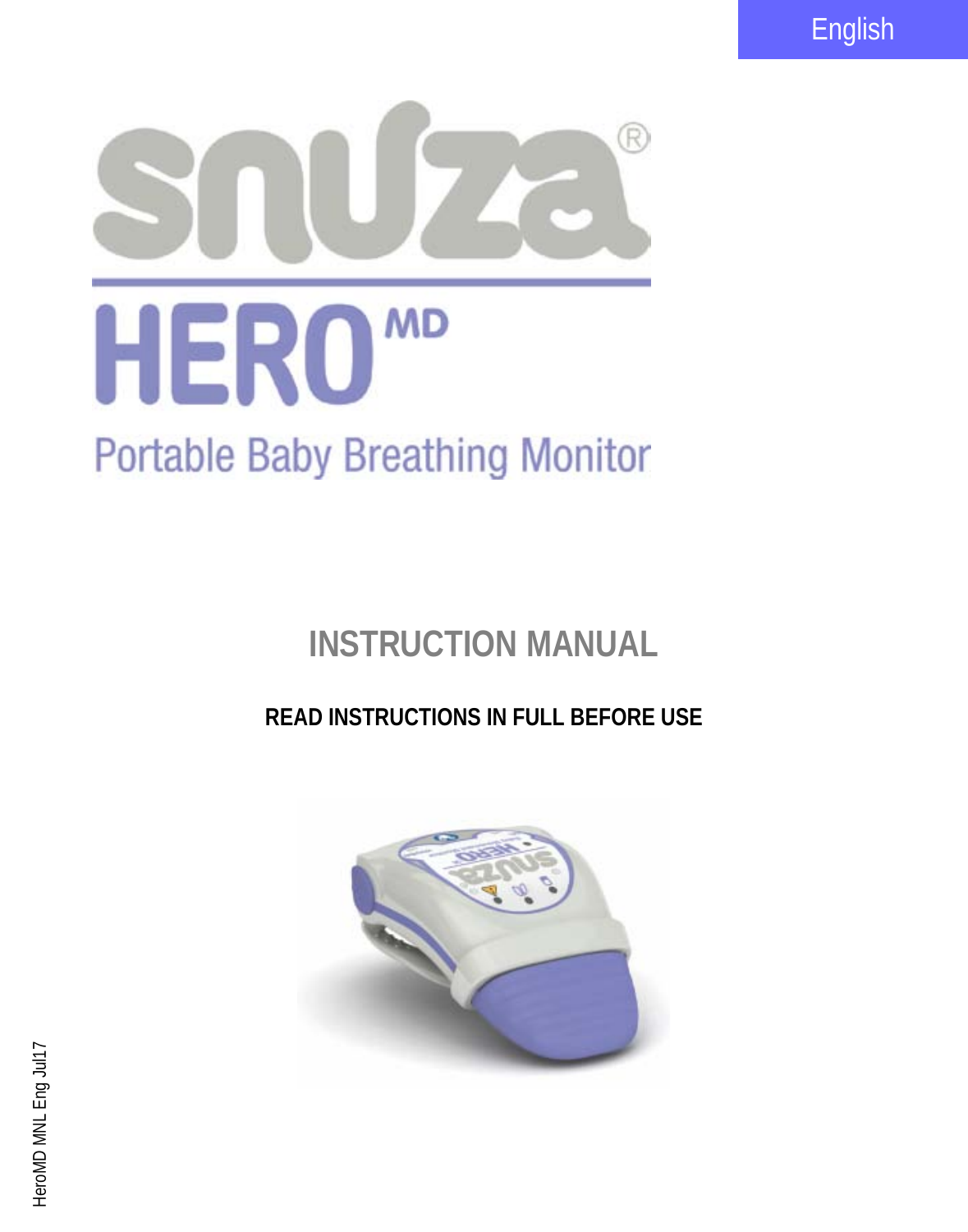**Important: This portable baby breathing monitor may not be able to detect all life-threatening events.**

SNUZA is a registered trademark of



**Snuza International (Pty) Ltd** Unit 11 Roeland Square Roeland Street Cape Town 8001 South Africa



Made in South Africa

Patented

$$
\begin{array}{|c|c|}\n\hline\n\end{array}
$$

Advena Ltd. Thorne Widgery House 33 Bridge Street Hereford, HR4 9DQ, UK Reg No. 3517275. VAT # GB702590065

Patent nos:

2008212520 | 2,677,990 | EP 2124748 |08709966.9/2124748 | 200300 |2009-548789 | MX/a/2009/008469 | 578560 | 2,009,134,887 | 2009/05652 | 2359364 | 8,461,996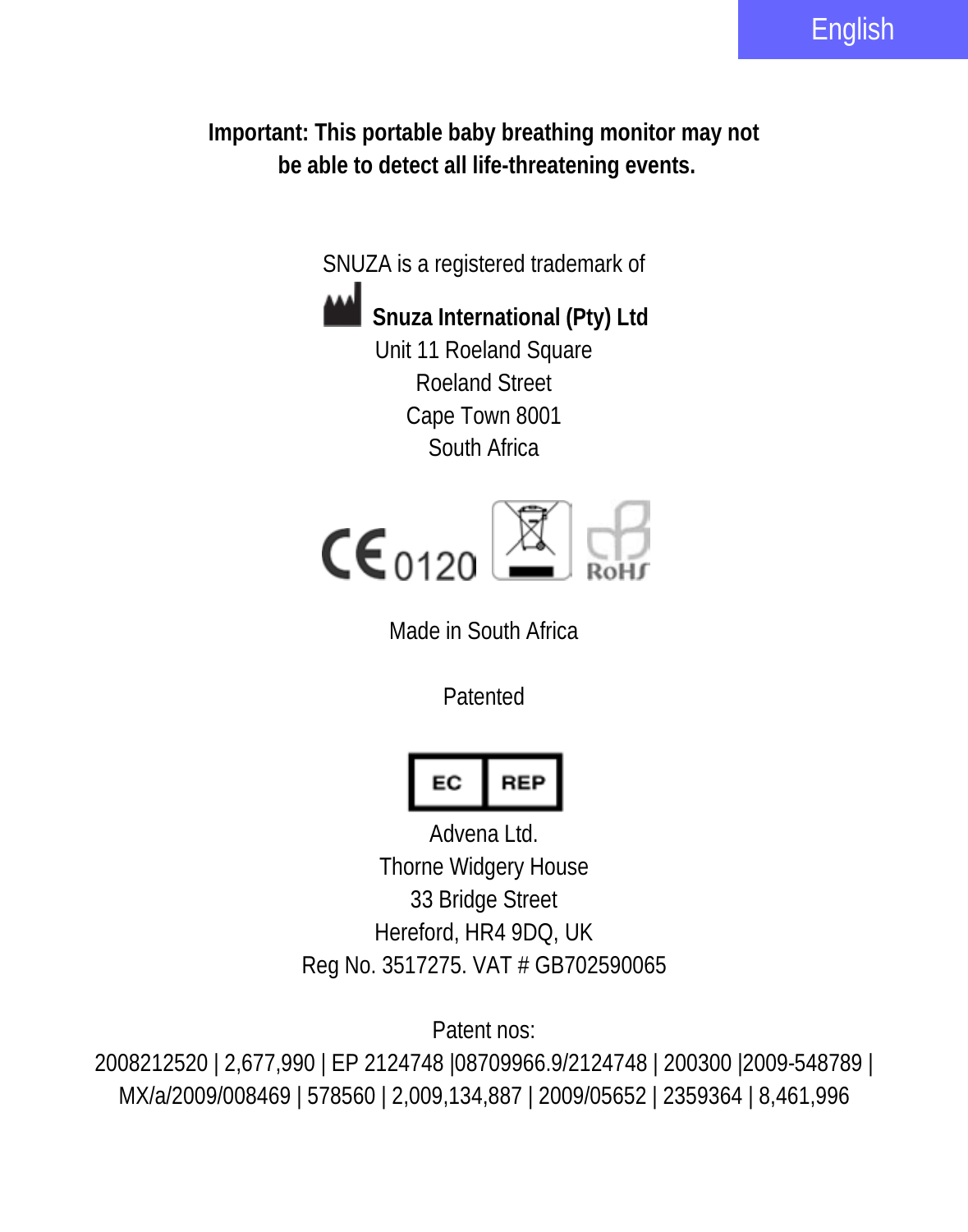# **CONTENTS**

| $\mathbf{1}$     |  |
|------------------|--|
| $\mathfrak{D}$   |  |
| 3.               |  |
| $\overline{4}$ . |  |
| 5.               |  |
| 6.               |  |
| 7.               |  |
| 8.               |  |
|                  |  |
|                  |  |
|                  |  |
| 9.               |  |
|                  |  |
|                  |  |
|                  |  |
|                  |  |
|                  |  |
|                  |  |
|                  |  |
|                  |  |
|                  |  |
|                  |  |
|                  |  |
|                  |  |
|                  |  |
|                  |  |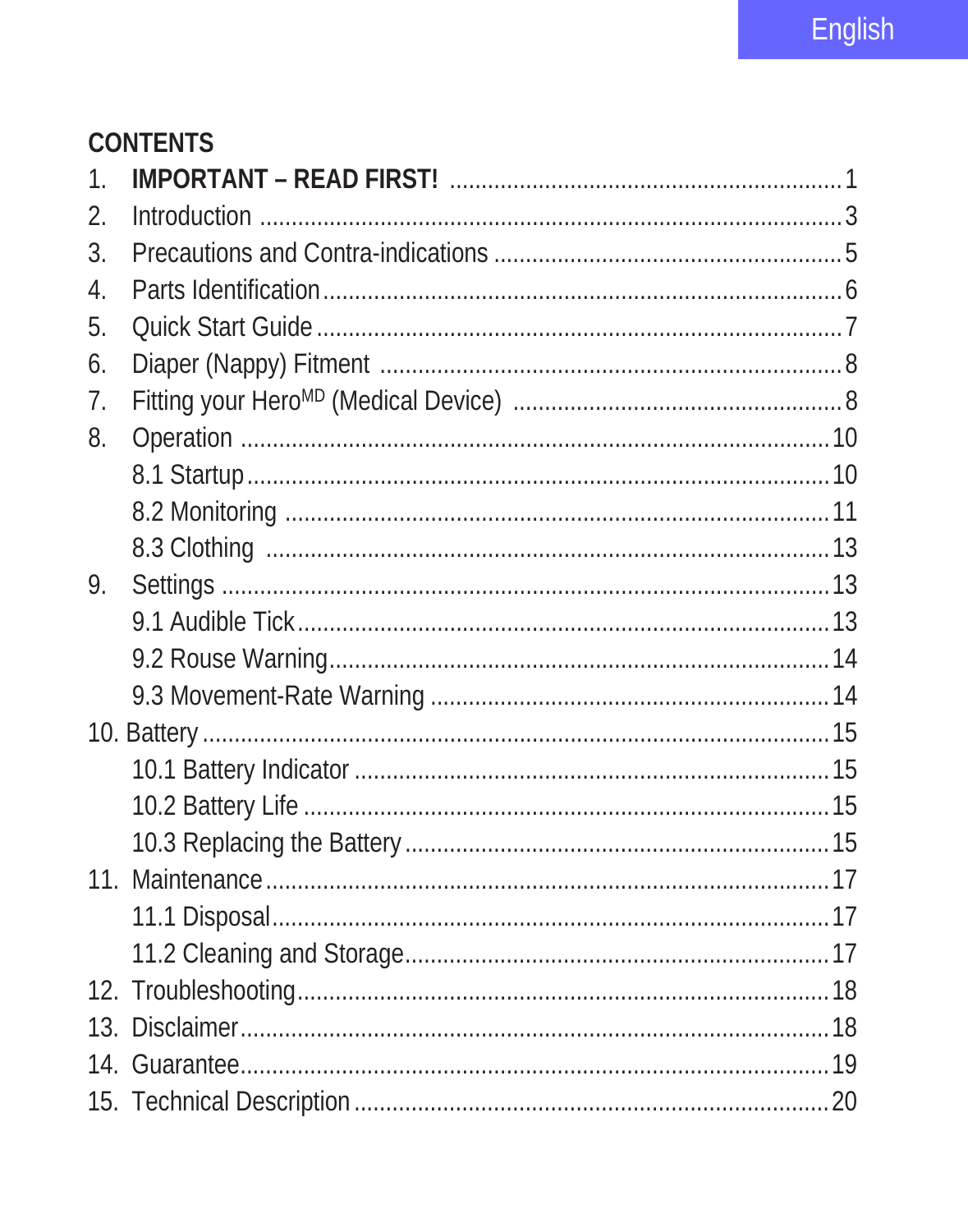# **1. IMPORTANT – READ FIRST!**

It is essential that Hero<sup>MD</sup>'s coloured flexible tip containing the breathing sensor maintains constant contact with baby's tummy.



# **ALWAYS**:

Use the correct size diaper (nappy). If it is too loose, Hero<sup>MD</sup> may lose contact.



Fold the top of the diaper over before attaching Hero<sup>MD</sup> to ensure a firm grip. Use the diaper adjusters to provide a snug fit around the tummy.

Firmly clip Hero<sup>MD</sup> onto the folded diaper waistband, using the full extent of the clip.

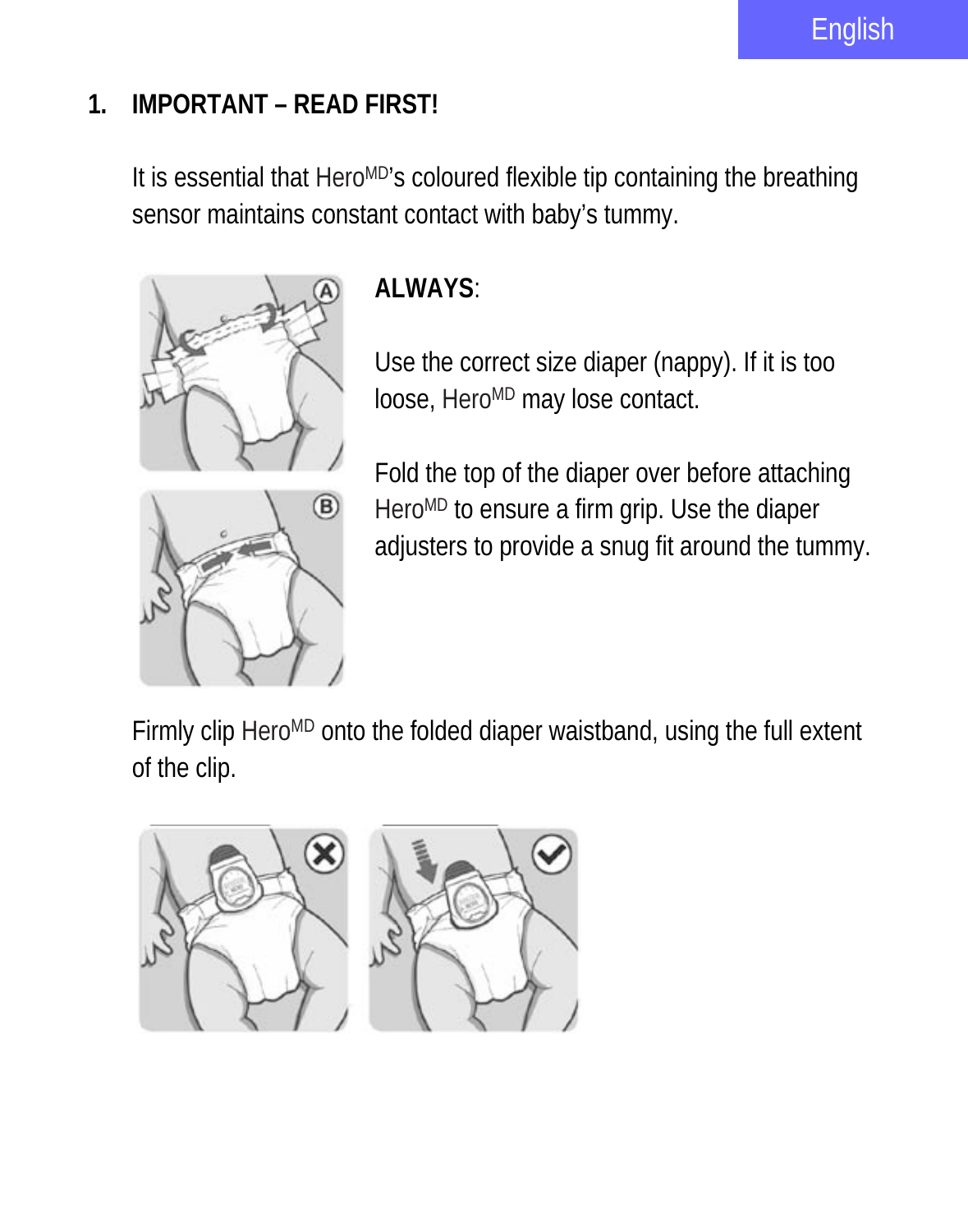

Ensure that Hero<sup>MD</sup> sits squarely on the diaper, and that the Breathing Sensor (1) is in contact with baby's tummy.

Press the ON/OFF button (6) to start monitoring.



Always follow the above procedure to ensure that your baby's breathing is being monitored, and to prevent false alarms caused by lack of contact with baby's tummy.

# **NOTE:**

Handle Hero<sup>MD</sup> with care to prevent damage to clip or sensor.

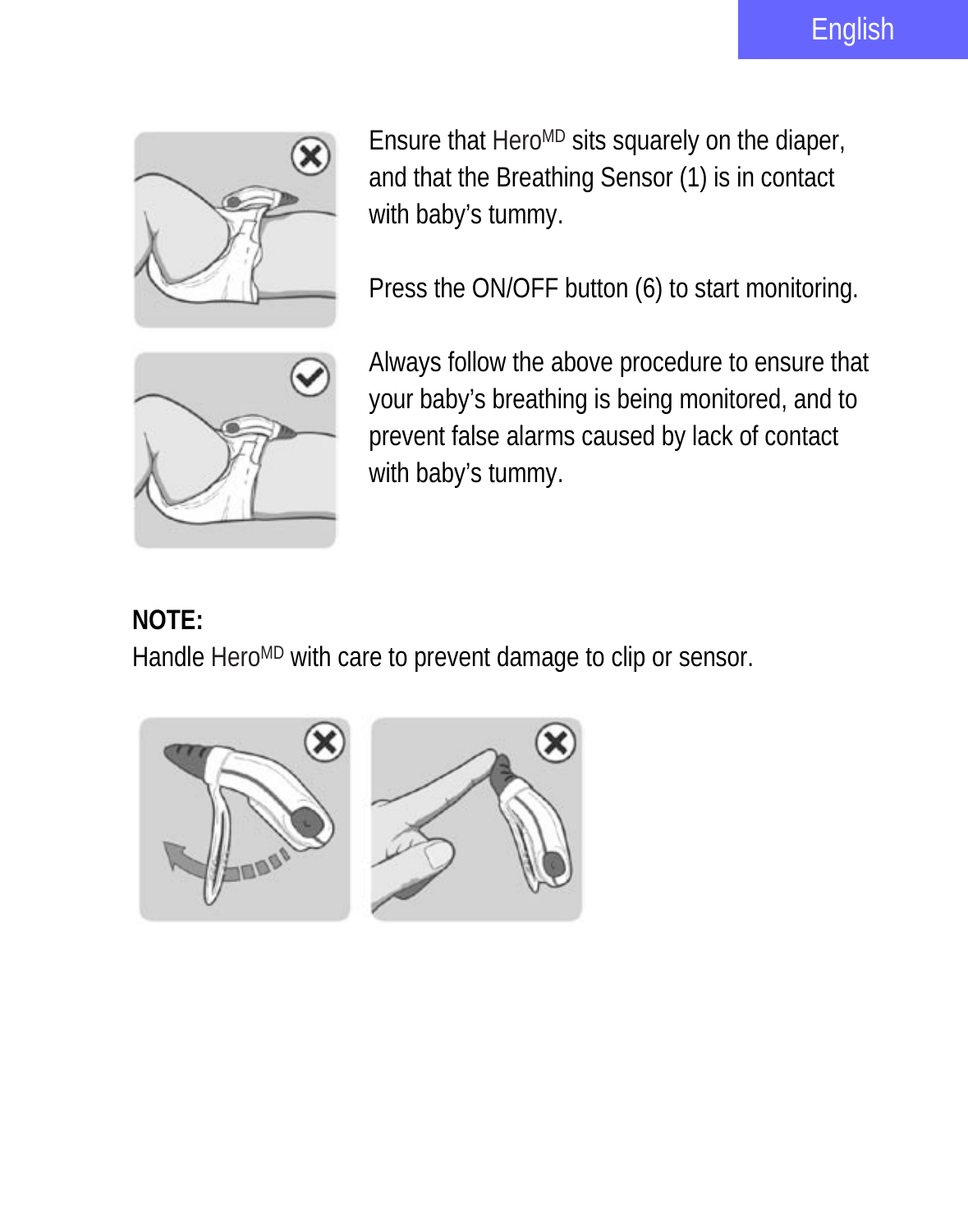# **2. INTRODUCTION**



#### **Intended use:**

Hero<sup>MD</sup> is a breathing monitor for the detection of infant breathing cessation.

#### **Intended user:**

This equipment is intended to be operated by the baby's caregiver. The caregiver must have a good understanding of the instructions and safety measures contained in the user manual.

#### **Usage environment:**

Home Safety

Hero<sup>MD</sup> safely and conveniently monitors your baby's breathing movement while sleeping to provide an early intervention opportunity in the event of any interruption in baby's breathing.

Hero<sup>MD</sup> should be clipped onto your baby's diaper (nappy) for total portability. No cords, wires, sensor pads, flat surface or external power are required.

Clip on, switch on and experience peace of mind.

Hero<sup>MD</sup> detects even the slightest abdominal movement and will alert you if your baby's breathing rate falls to less than 8 breaths per minute (this warning can be disabled), or if no breathing is detected at all for a period of 20 seconds. HeroMD will first vibrate gently after 15 seconds in an attempt to rouse the baby.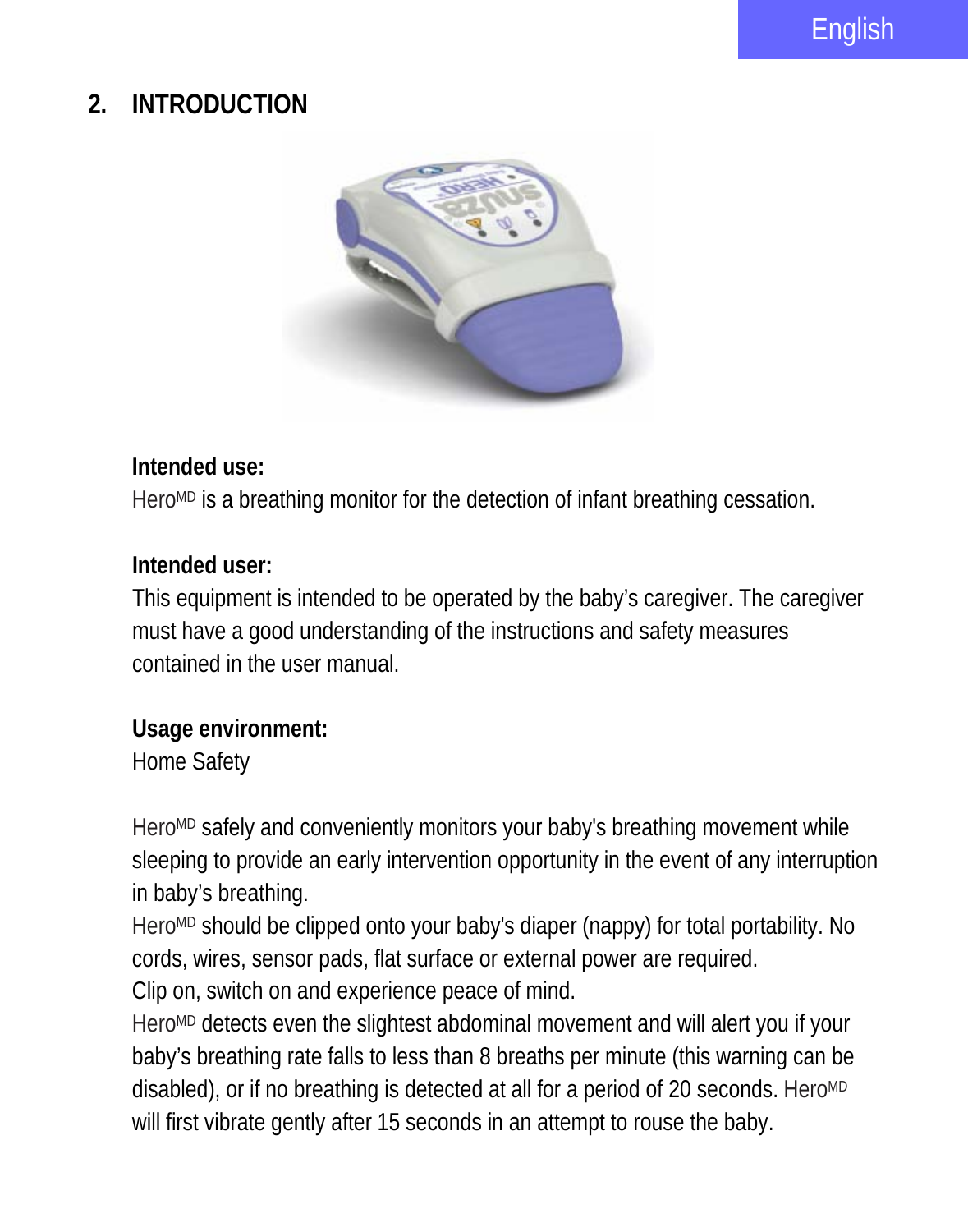If the vibration succeeds in rousing the baby and breathing is detected after such an event, on each detected breath the Breathing Indicator Light (3) will flash red. After three vibration/rouse events, the Rouse Warning will alert you to the fact that your baby's breathing movements have stopped for 15 seconds on three occasions. The Rouse Warning is characterized by a short beep and flashing of the red Breathing Indicator Light (3) every 2 seconds. Monitoring will continue when the Rouse Warning is active but will require the caregiver to attend to the baby to investigate. The Rouse Warning alarm can be reset by briefly pressing either the ON/OFF or MODE/OFF buttons, or by turning the device off and then back on. The rouse warning feature can be disabled during monitoring by pressing the MODE/OFF button for 2 seconds indicated by a single beep, flashing of the red Breathing Indicator Light (3) and Alarm Indicator Light (4). When the device is turned off and on again, the settings revert to the rouse warning feature being enabled.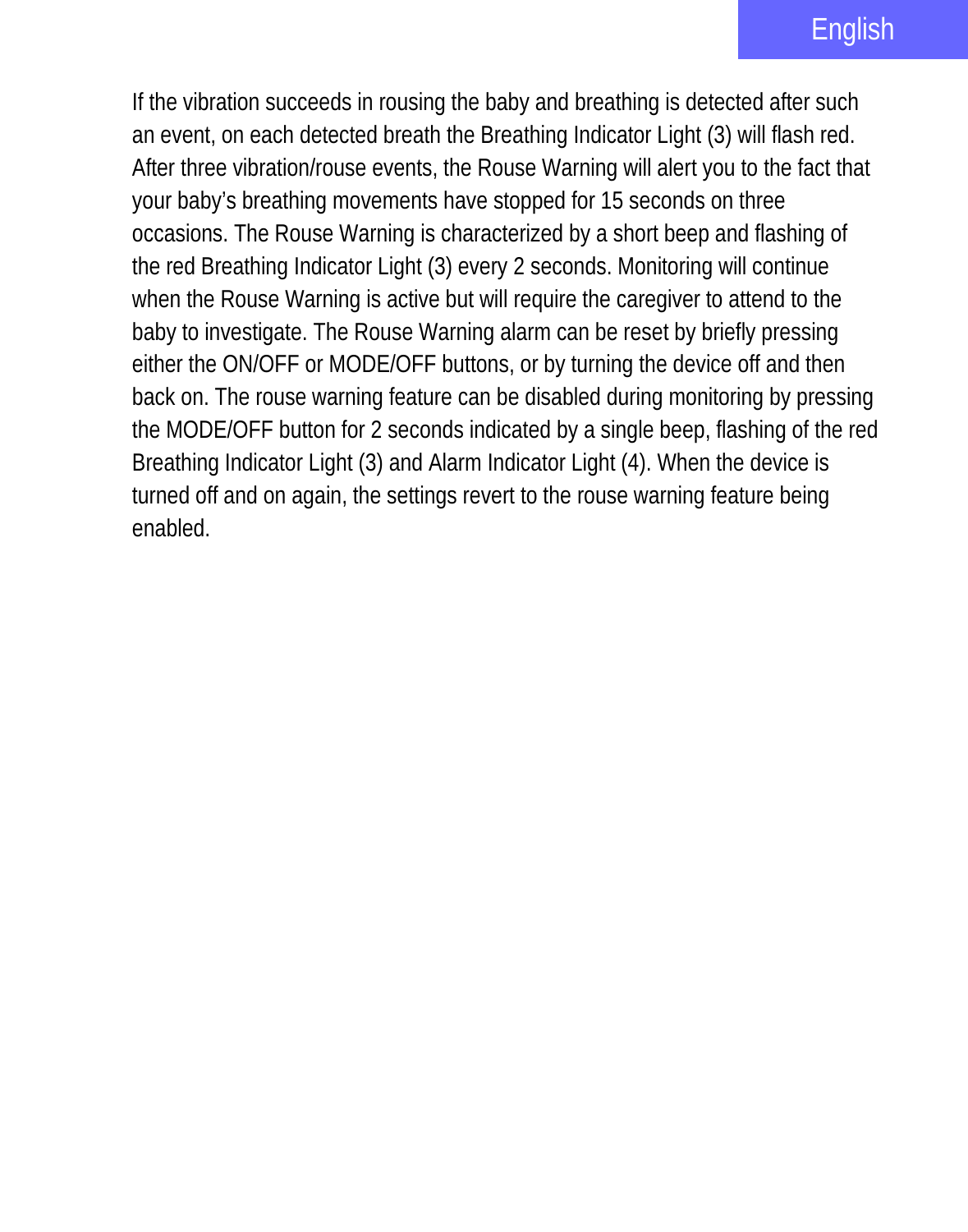#### **3. PRECAUTIONS AND CONTRA-INDICATIONS**

- This device is not intended to prevent or monitor a disease or condition such as Obstructive Apnea.
- Movement from external sources such as being pushed in a pram or travelling in a vehicle or aircraft may be detected by HeroMD 's sensor. HeroMD should not be relied upon where external sources of movement are present.
- The monitored baby must sleep in his/her own separate bed as the monitor may detect the breathing or movement of any other person sharing the bed with the baby, and will not alarm as long as it detects that movement, even if the baby stops breathing.
- Radio transmitters such as cell phones, audio and video baby monitors, cordless phones, walkie-talkies, wireless routers, etc. may cause interference with the monitor's ability to detect breathing or movement. The monitor should not be placed within 2 meters of other transmitting devices.
- No modification of this device is allowed.
- A single device should be dedicated for use with one baby only.
- Small parts that have become detached for some unlikely reason may result in a choking hazard.
- \* In case your baby develops skin sensitivity where the device makes contact with your baby's skin, refer to section 8.3. If the skin sensitivity persists, contact us vi[a www.snuza.com.](http://www.snuza.com/)
- Keep out of reach of pets, pests and other children as damage to the device might cause it to not perform as intended.
- Do not insert anything into the Sound Emission Hole (2).
- Do not allow any liquid to enter the Sound Emission Hole.
- Avoid bending the breathing sensor unnecessarily (fig 1).
- Do not use undue force to bend the clip (fig 2).
- Do not pull the Battery Cover Release Clip (10) beyond the Guard Rail (11).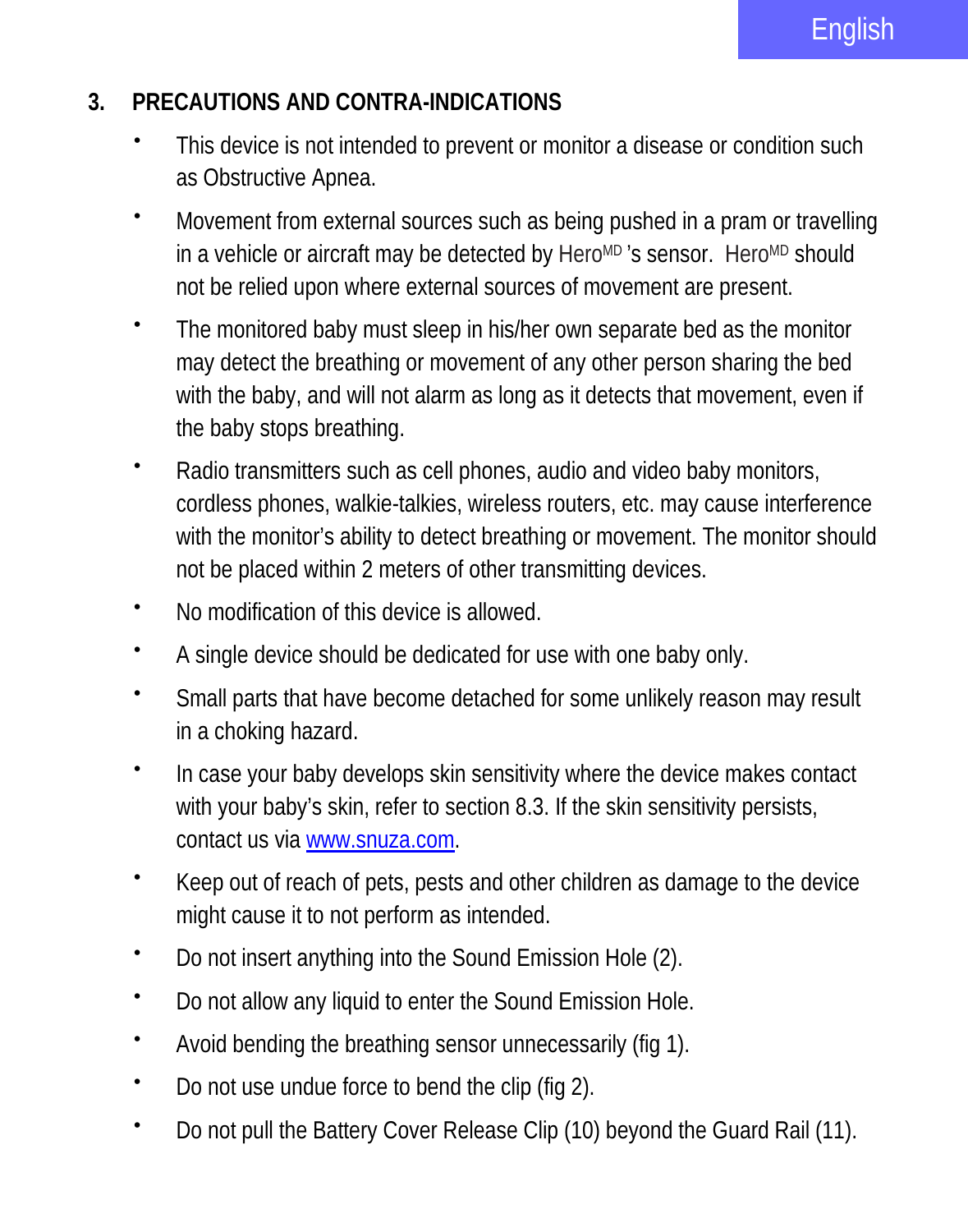English

# **4. PARTS IDENTIFICATION**

### **FRONT**



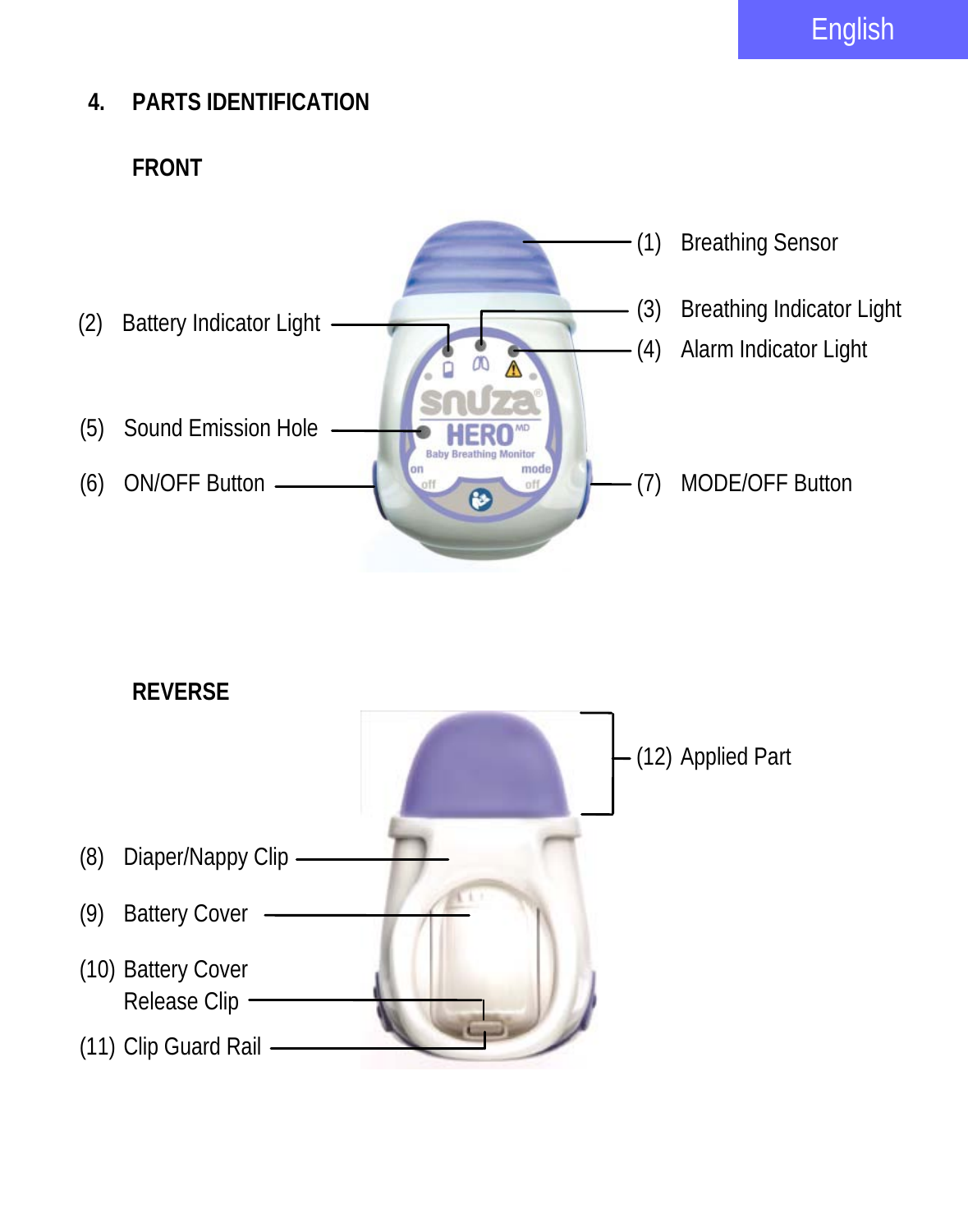## **5. QUICK START GUIDE**

- 5.1 Important: Use the correct diaper size and make sure it fits snugly (*see Section 6 Diaper/Nappy Fitment*).
- 5.2 Do not switch the monitor on when clipped onto your baby's diaper.
- 5.3 Place the monitor on a **flat, stationary** surface. Switch on by briefly pressing the ON/OFF button (6**).**
- 5.4 A start-up test will illuminate the indicator lights, vibrate the stimulator, play 3 audible tones, perform a battery test, and perform a sensor test.
- 5.5 When the sensor has been tested, a startup tone is heard.
- 5.6 Clip HeroMD onto the diaper so that the Breathing Sensor (1) is in direct contact with the baby's tummy (*see Section 7 Fitting your HeroMD*).
- 5.7 The Breathing Indicator Light (3) flashes on each movement. See Section 8.2 Monitoring for a full description.
- 5.8 If breathing is not detected for 15 seconds, the vibrating stimulator will attempt to rouse the baby.
- 5.9 If breathing resumes within 5 seconds after a vibration, the Breathing Indicator Light (3) will flash red to indicate that there has been a 15-second period of no breathing.
- 5.10 After three vibrations, the Rouse Warning is activated Hero<sup>MD</sup> beeps every 2 seconds and the Breathing Indicator Light (3) flashes red with every beep.
- 5.11 If the period of no breathing reaches 20 seconds, the full audible alarm will sound, HeroMD will vibrate and the Alarm Indicator Light (4) will flash red.
- 5.12 The caregiver must attend to the baby.
- 5.13 The alarm can only be deactivated by switching the monitor off.
- 5.14 To switch off the monitor, press both the ON/OFF (6) and MODE/OFF (7) buttons simultaneously. A shutdown tone will be heard and monitoring will stop.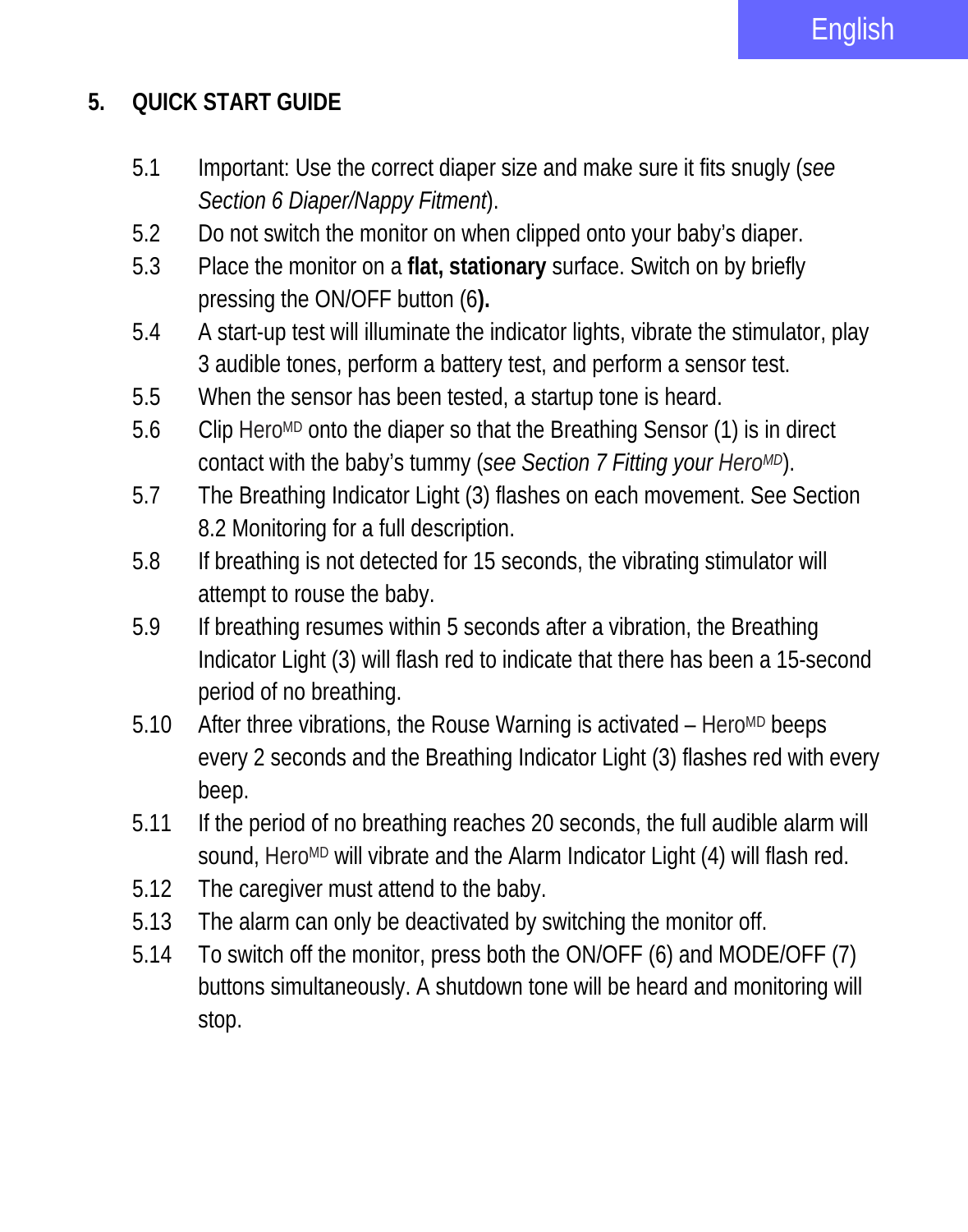# English

#### **6. DIAPER/NAPPY FITMENT**

**Important**: Correct diaper fitment is essential for the operation of HeroMD. The thin flap of material at the top of the diaper must be folded over the thicker part before the diaper is closed (this is the section to which HeroMD will be attached). The diaper should fit snugly on the baby with the top of the diaper just below the belly button. Loose fitting diapers will gape, causing the monitor to lose contact with the baby and false alarm. A very 'full' or wet diaper may also cause it to gape. If baby sleeps on his or her side, HeroMD should be placed off-center of the navel and the mattress.



#### **7. FITTING YOUR HEROMD**

When attaching your Snuza monitor you should put your fingers in between the baby's diaper and the baby's skin. Make sure that the monitor is clipped securely onto the diaper and away from the baby's skin when clipped on in order not to harm the baby.

Ensure that the Battery Cover (9) is secure. Clip your HeroMD all the way onto the diaper to the full extent of the clip, as shown:-

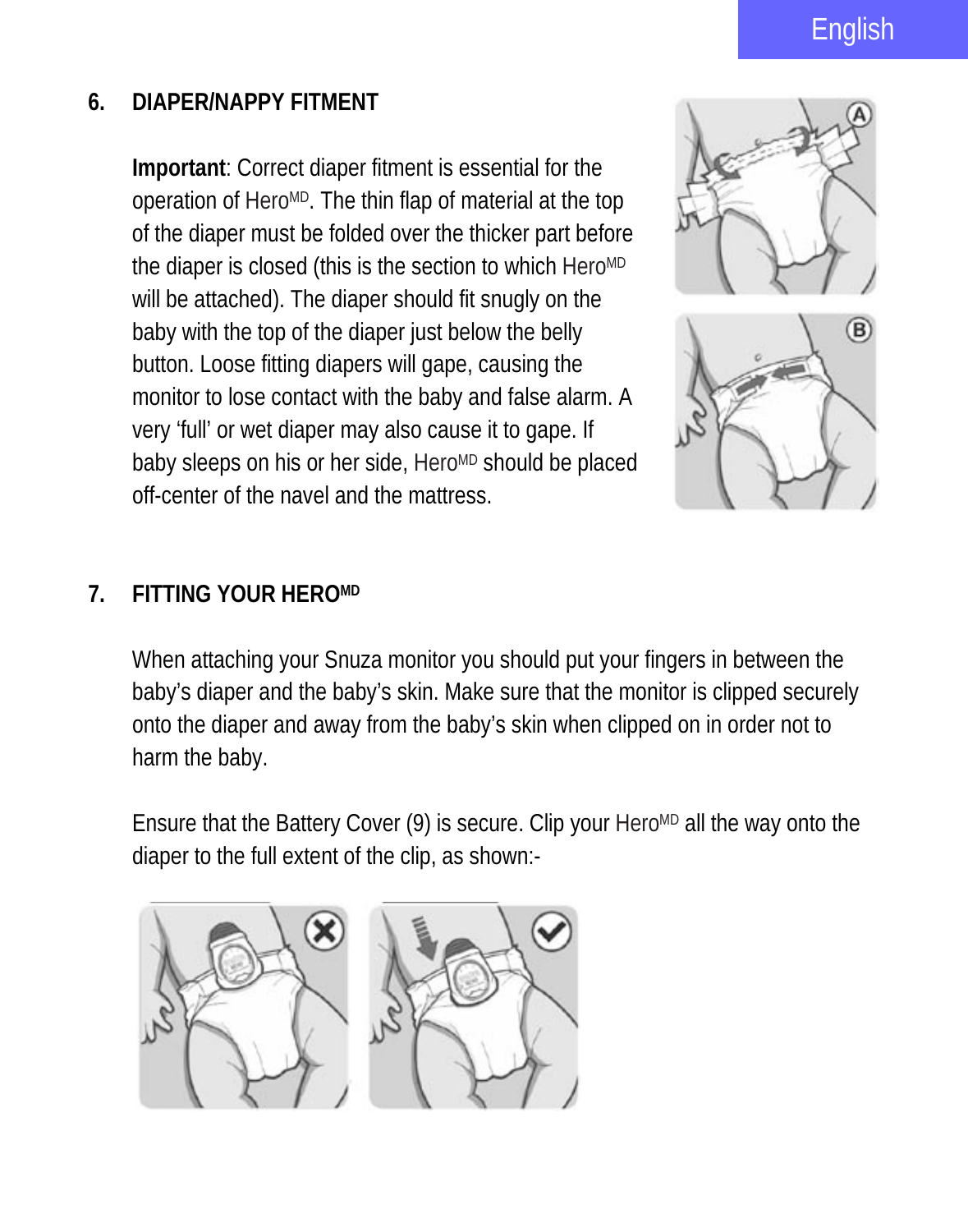

Make sure that the Breathing Sensor (1) is in contact with the baby's tummy around the belly button area, although closer to the sides may suit different sleeping positions.



The World Health Organisation (WHO) recommends that babies be placed to sleep on their back unless advised otherwise by a doctor. See <http://www.who.int/en/>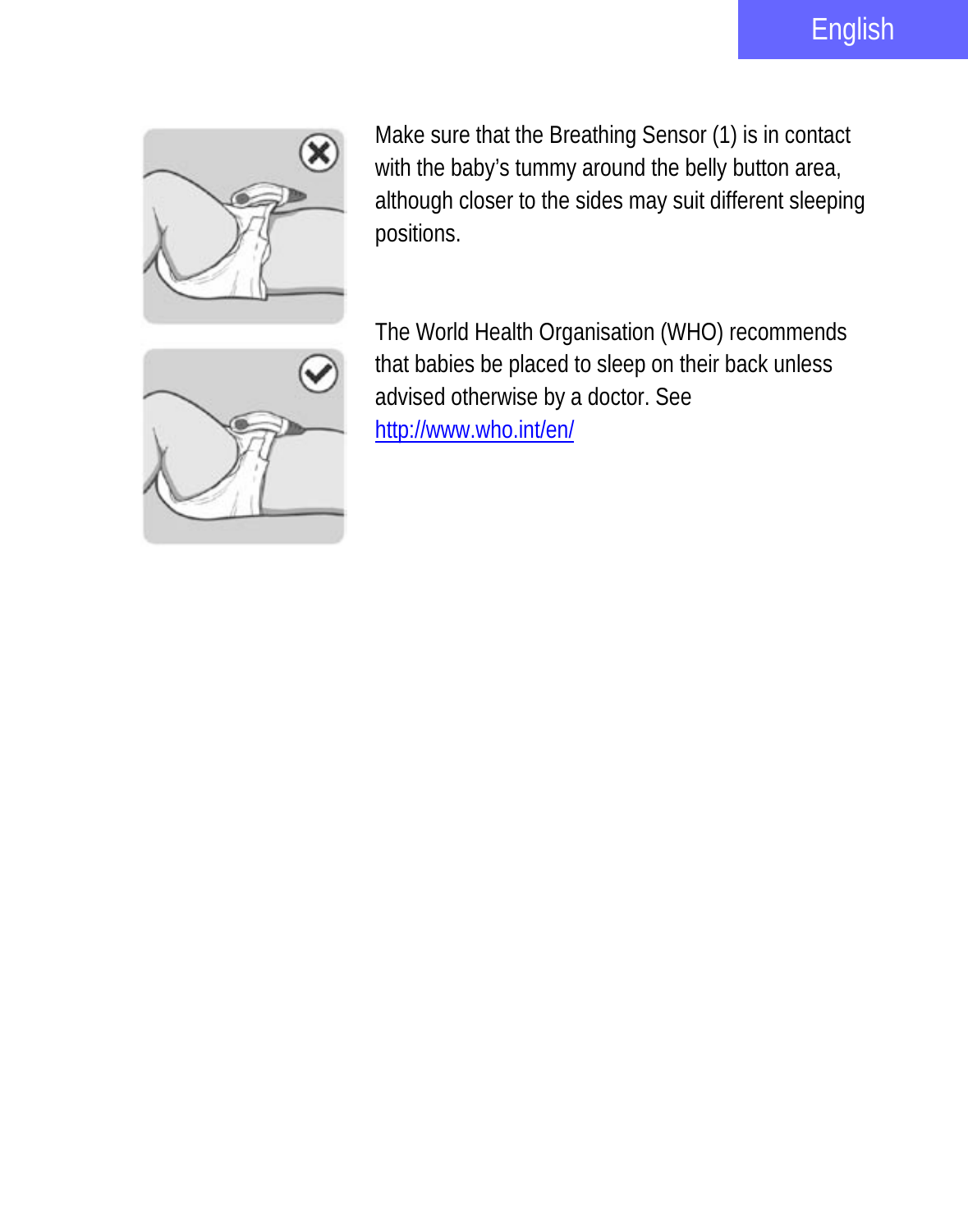#### **8. OPERATION**

#### 8.1 **Startup**

**HeroMD must not be switched on while clipped onto your baby's diaper. The monitor must be placed on a flat, stationary surface during the self-test.**

Switch on by briefly pressing the ON/OFF button (6).

A startup-test will run which will test all indicator lights, the vibration stimulator, the audible alarm and the battery level. If a failure of any item is detected, the Self-Test Failure Alarm will sound and the device cannot be used.

After the battery test, the Battery Indicator Light will flash 3 times with simultaneous single-tone beep. The colour of the Battery Indicator Light has the following meaning:

| Green         | <b>Battery OK</b>                                                                                                          |
|---------------|----------------------------------------------------------------------------------------------------------------------------|
| Yellow/Orange | Battery nearing depletion - the monitor can<br>be used but the battery must be replaced as<br>soon as possible.            |
| Red           | Battery flat - Hero <sup>MD</sup> cannot be used,<br>replace battery. The Low Battery Signal will<br>immediately commence. |

If the battery indicator is either green or yellow/orange, HeroMD will proceed to test the sensor. The sensor self-test can last between 1 and 40 seconds, if the device does not detect zero movement.

The sensor test is indicated by a beep every 2 seconds and flashing of the red Breathing Indicator Light (3) and Alarm Indicator Light (4). The device must be placed on a stationary surface during this test. If the 40 second limit is reached then the self-test Failure Alarm will sound and the device cannot be used.

If the sensor test passes, a startup tune will be heard with simultaneous flashing of the green Breathing Indicator Light (3) indicating that monitoring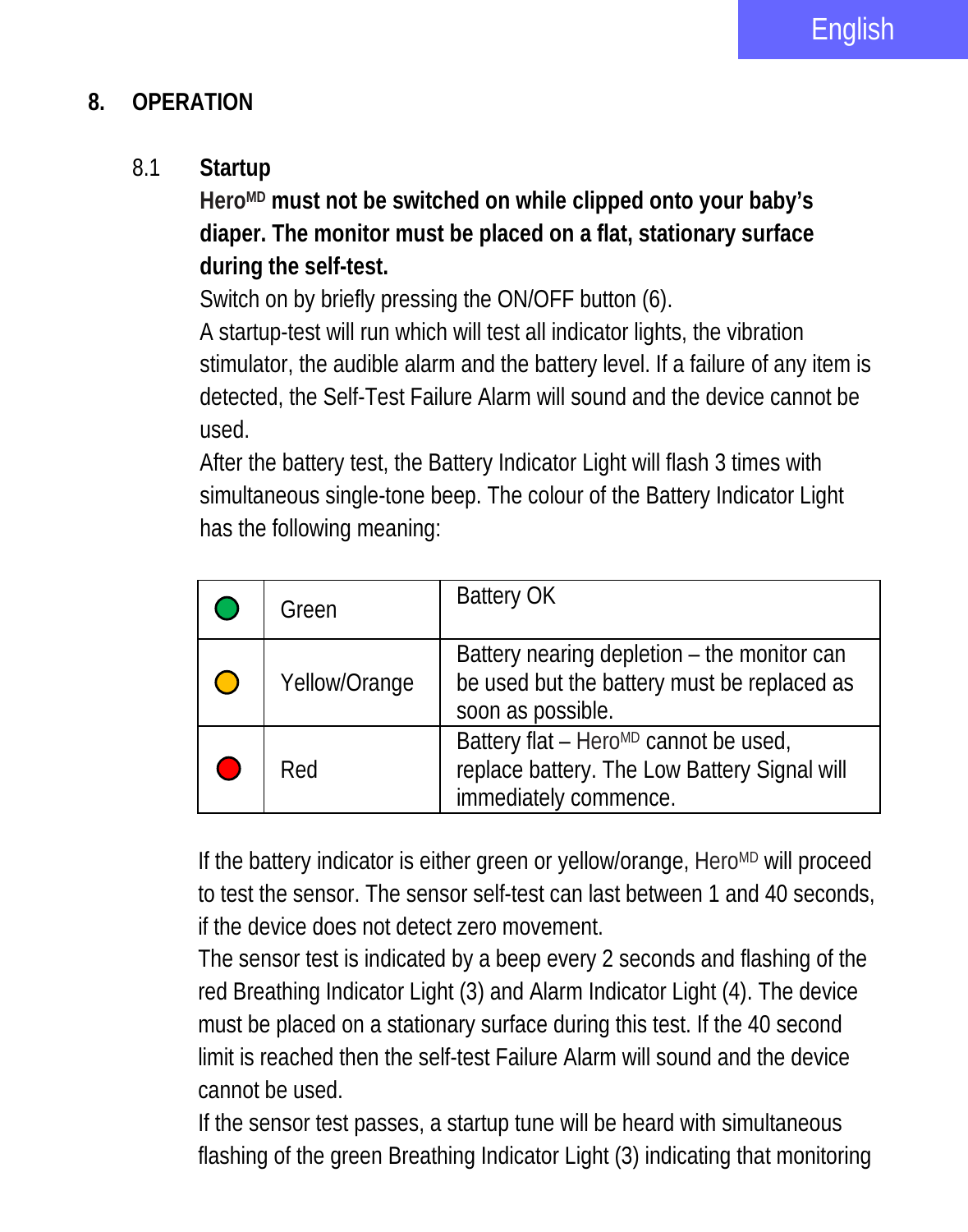has commenced and Hero<sup>MD</sup> can be positioned on the baby's diaper/nappy *(see section 7 Fitting your HeroMD*).

Warning: Ensure that the battery level is high enough for proper operation (i.e. green or orange light). Otherwise, DO NOT use the monitor. If the battery is too flat to operate, the Battery Indicator Light (2) will flash red accompanied by a short beep every second. Change the battery before further use *(see Section 10.3 Replacing the Battery).*

To switch OFF, press both the ON/OFF button (6) and the MODE/OFF button (7) simultaneously.

#### 8.2 **Monitoring**

During monitoring, the Breathing Indicator Light (3) provides information about your baby's breathing, while the Alarm Indicator Light (4) alerts you to potential problems.

If there is no breathing detected then the alarm indicator light will flash red every 3 seconds. If breathing is detected then the Breathing Indicator Light (3) flashes with each breath:-

| Green on each<br>breath                                                | Breathing detected with no prior<br>rouse event.                                                                                                                                                                                                                                  |
|------------------------------------------------------------------------|-----------------------------------------------------------------------------------------------------------------------------------------------------------------------------------------------------------------------------------------------------------------------------------|
| Yellow and<br>breathing rate alarm<br>(Dual-tone beep<br>every second) | Breathing rate below 8 breaths per<br>minute. If the breathing rate<br>increases to over 8 breaths per<br>minute, breathing indicator light will<br>reset to green (normal) and the<br>warning will stop. To disable this<br>function, see Section 9.3 Breathing<br>rate warning. |
| Red on each breath                                                     | There has been at least one incident<br>of no breathing for 15 seconds,<br>where breathing was detected after<br>the vibration (see below).                                                                                                                                       |
| Red and Rouse<br>Warning Alarm                                         | The Rouse Warning indicates that<br>there has been 3 vibration/rousing                                                                                                                                                                                                            |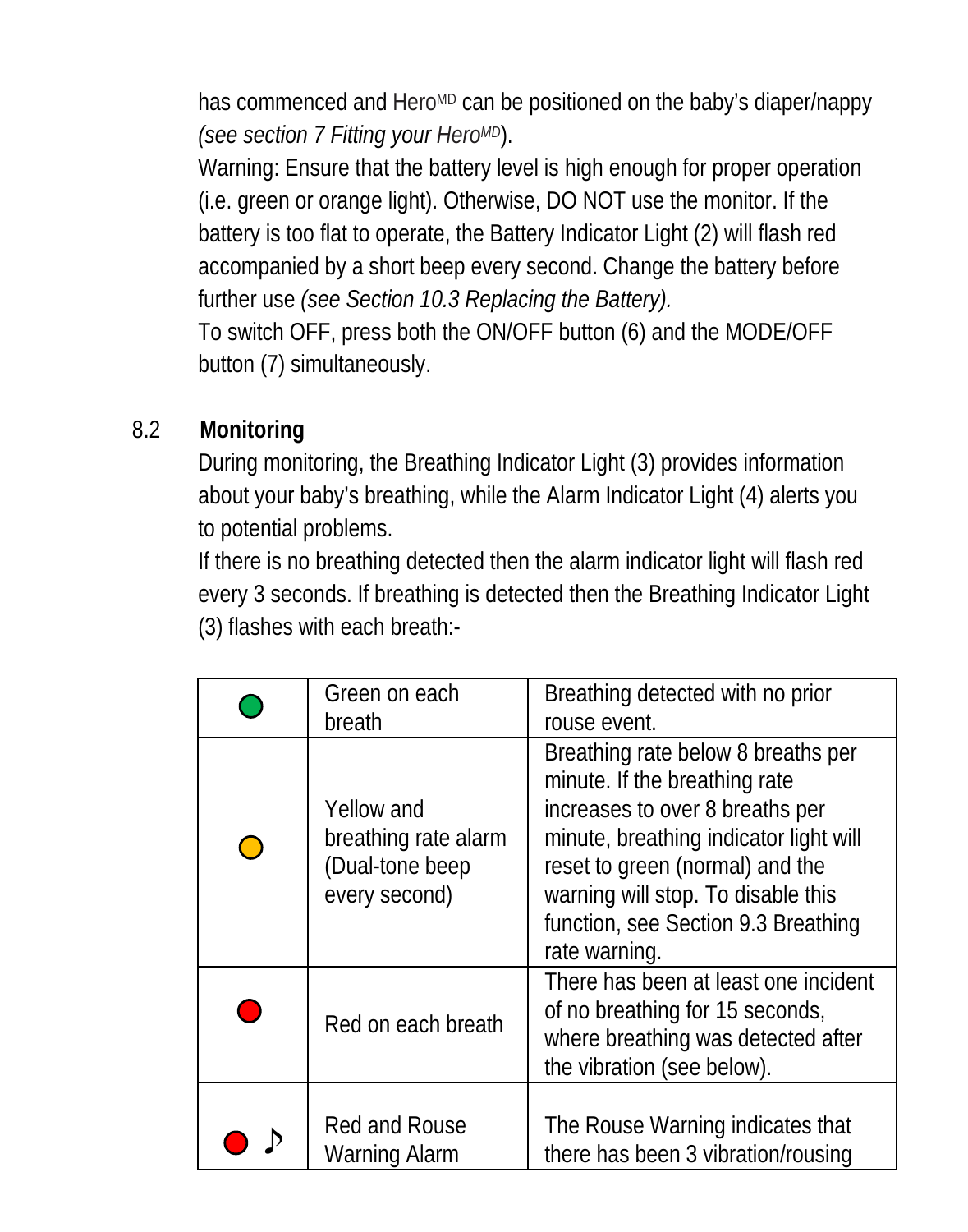|  | incidents. To disable this function, |
|--|--------------------------------------|
|  | see Section 9.2 Rouse Warning.       |

The Alarm Indicator Light (4) signifies the following:-

| $\bullet$ (( )) | Flashes red with<br>vibrating stimulus<br>and 5 short beeps | If no movement is detected at all for<br>15 seconds, Hero <sup>MD</sup> gently vibrates<br>in an attempt to rouse the baby. The<br>Alarm Indicator Light (4) flashes red<br>simultaneously with a beep. If<br>breathing movement is detected<br>again within the next 5 seconds, the<br>Breathing Indicator Light (3) will flash<br>red on each subsequent breathing<br>movement. This is an indication that<br>there has been an incident of no<br>breathing movement for 15 seconds. |
|-----------------|-------------------------------------------------------------|----------------------------------------------------------------------------------------------------------------------------------------------------------------------------------------------------------------------------------------------------------------------------------------------------------------------------------------------------------------------------------------------------------------------------------------------------------------------------------------|
| $\blacksquare$  | Flashes red and<br>alarm sounds                             | If no breathing movement at all is<br>detected for a further 5 seconds after<br>the vibration stimulus (20 seconds in<br>total), the Alarm Indicator Light (4)<br>flashes red and the high-priority<br>audible alarm sounds. The operator<br>must attend to the baby immediately.<br>The alarm can be deactivated by<br>turning Hero <sup>MD</sup> off completely (press<br>ON/OFF (6) and MODE/OFF (7)<br>buttons simultaneously).                                                    |

**NOTE**: It is recommended that the parent / caregiver is trained to deal with situations where the baby has, for example, suffered from a prolonged apnea event.

8.3 **Clothing**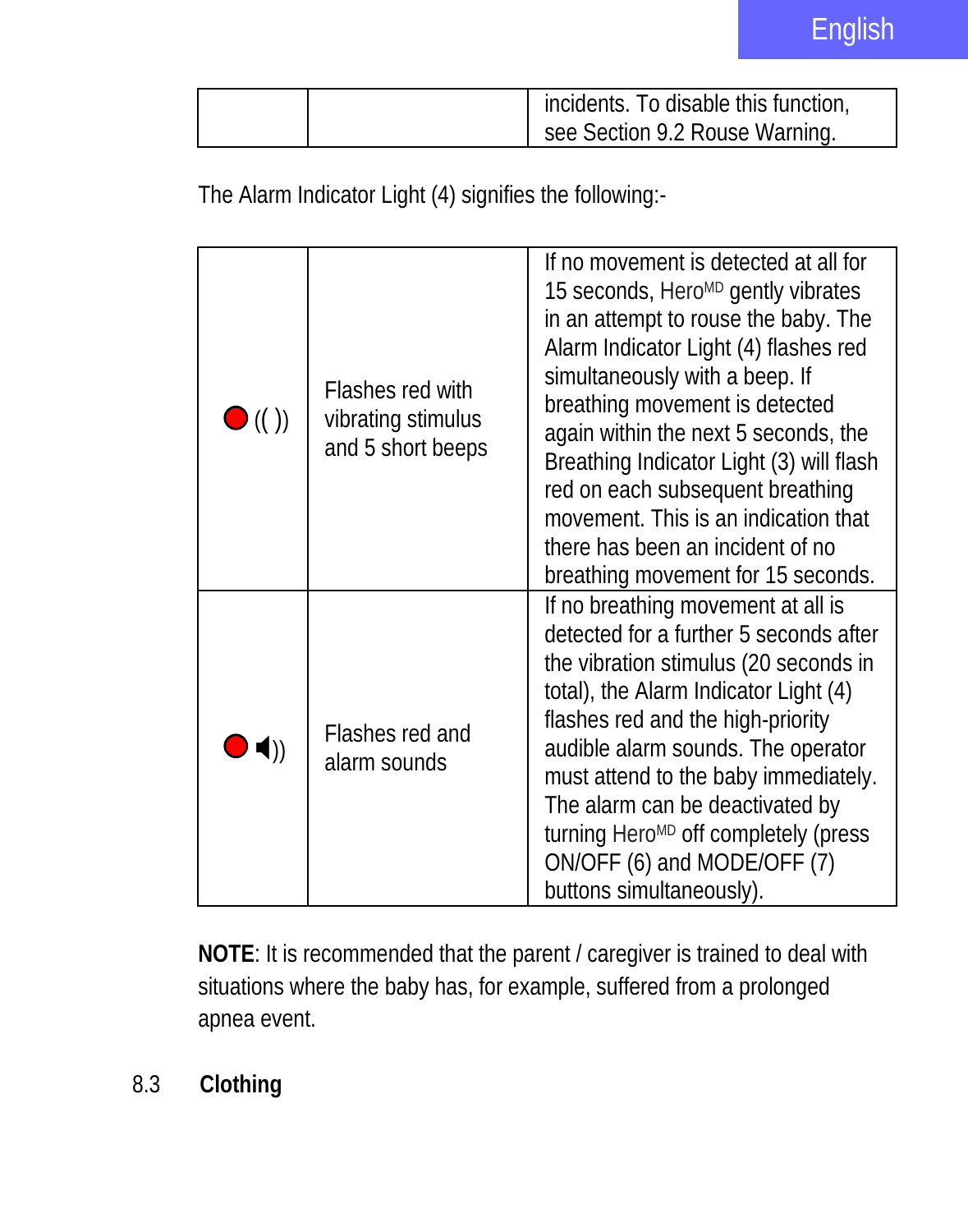- Hero<sup>MD</sup> can be clipped onto the folded waistband of the diaper or the waistband of elasticated pants, as long as the Breathing Sensor (1) touches the baby in the tummy area.
- The soft sensor tip on the monitor is made from medical grade silicone and is hypoallergenic. In the unlikely event that a red friction mark is noticed on the baby's skin where the monitor was positioned, then we recommend that a thin layer of clothing is placed between the baby's skin and the monitor, but ensure that the Sensor maintains contact. The position of the monitor must also be changed to a different location on the tummy, away from where the red mark was noticed and preferably closer to the side.
- The monitor can also be used if baby is dressed in light clothing (for example, a Babygro) over the nappy or pants to which HeroMD is attached.
- Too much clothing may attenuate or muffle the alarm. Make sure the alarm can be heard if baby is covered in clothing and/or blankets.

#### **9. SETTINGS**

#### 9.1 **AudibleTick**

This feature causes Hero<sup>MD</sup> to emit an audible 'tick' on each breathing movement. To enable the Audible tick, ensure that HeroMD is switched ON, then press the MODE/OFF button (7) briefly (less than 1 second). To increase the volume of the tick, press the MODE/OFF button once again for medium volume and again for high volume. To turn off, briefly press the MODE/OFF button a fourth time – Hero<sup>MD</sup> will give a louder beep. This feature may be used with a baby sound monitor to enable you to 'hear' baby's movements from a distance.

#### 9.2 **Rouse Warning**

During monitoring, if no breathing movement is detected for 15 seconds, Hero<sup>MD</sup> vibrates gently in an attempt to rouse the baby. If breathing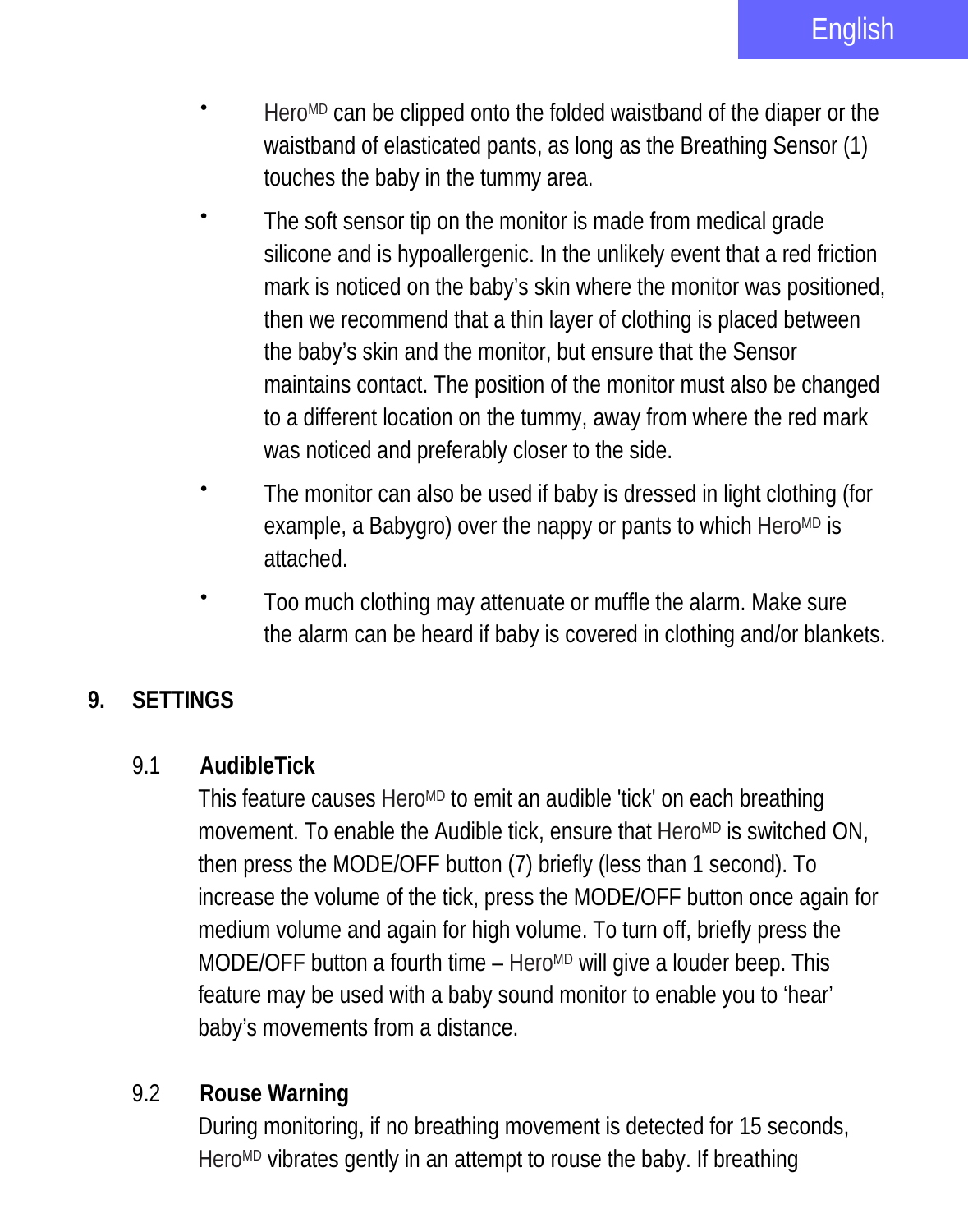movement resumes within the next 5 seconds, the Breathing Indicator Light (3) will flash red on each subsequent breathing movement as an indication that there has been an event of no breathing for 15 seconds. With the Rouse Warning enabled, after 3 such vibration and successful rousing incidents, the Breathing Indicator Light (3) will flash red every 2 seconds with a simultaneous audible beep. This alerts you to the fact that your baby has stopped breathing for 15 seconds on three occasions and has then resumed breathing movement after HeroMD has vibrated.

**Note**:- Monitoring will continue while the Rouse Warning is sounding. The Rouse Warning is automatically enabled each time HeroMD is switched ON. To disable this feature, ensure that Hero<sup>MD</sup> is switched ON, then press and hold the MODE/OFF button (7) for at least 2 seconds until a tone is heard with a brief vibration and a simultaneous flash of the red Breathing Indicator Light (3) and Alarm Indicator Light (4). If you want to enable the warning again, switch Hero<sup>MD</sup> off completely (press both ON/OFF (6) and MODE/OFF (7) buttons simultaneously), then switch it ON again (the rouse warning is enabled by default when HeroMD is switched on).

#### 9.3 **Breathing-rate Warning**

The Breathing-rate Warning alerts you if there are less than 8 breathing movements per minute. The warning is identified by the Breathing Indicator Light (3) flashing yellow with a simultaneous dual-tone audible beep every second. This feature is automatically enabled each time HeroMD is switched ON. To disable this warning during monitoring, ensure that HeroMD is switched ON, then press and hold the ON/OFF button (6) for more than 2 seconds until there is a brief double-beep with short vibration and a simultaneous flash of the yellow Breathing Indicator Light (3) and Alarm Indicator Light (4). If you want to enable the warning again, switch HeroMD off completely (press both ON/OFF (6) and MODE/OFF (7) buttons simultaneously), then switch it ON again. The Breathing-rate Warning is enabled by default when HeroMD is switched on.

#### **10. BATTERY**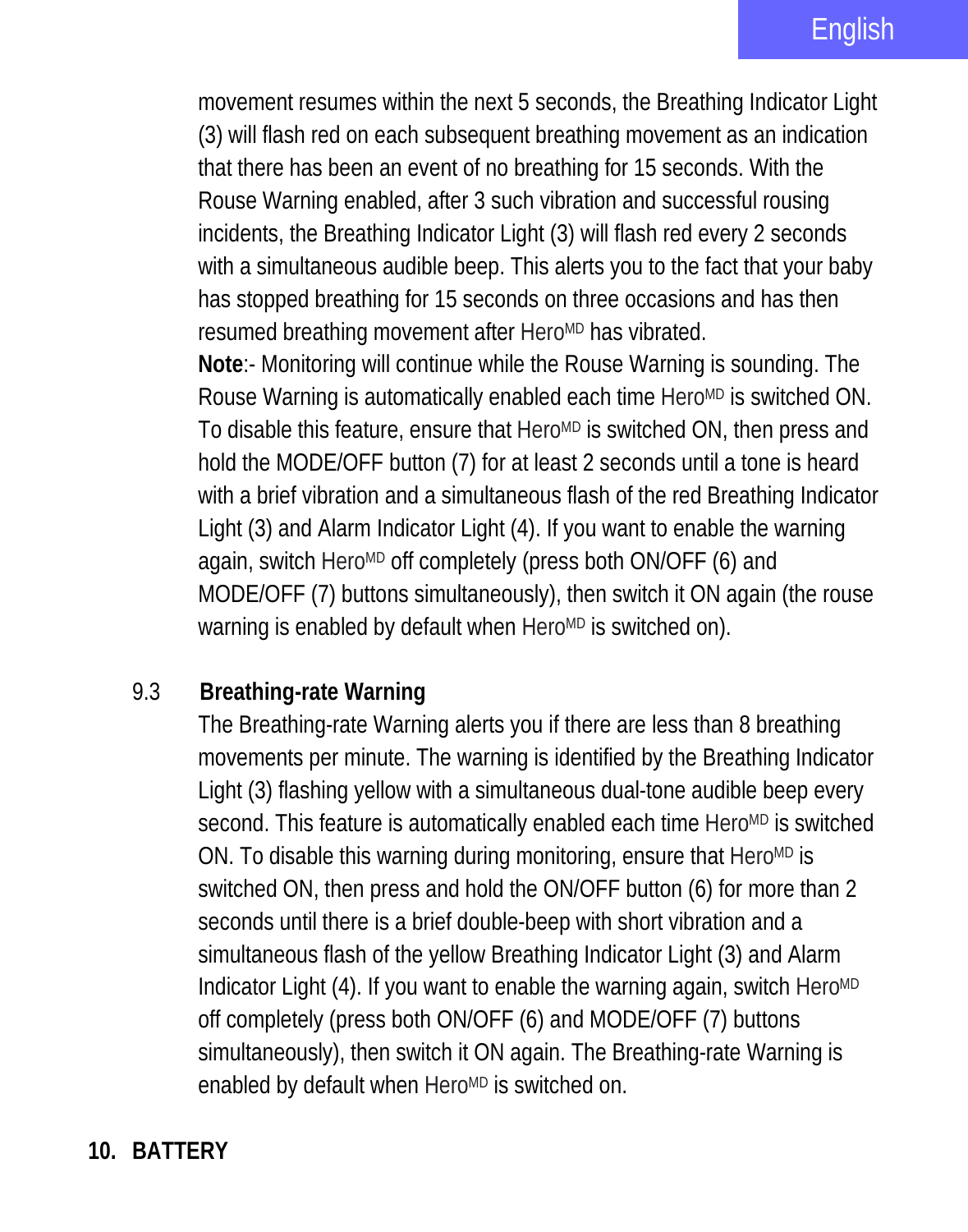#### 10.1 **Battery Indicator**

If the battery becomes depleted during monitoring, the Battery Indicator Light (2) will flash as follows:-

| 3 audible beeps     | The battery is nearing depletion.  |
|---------------------|------------------------------------|
| every 4 seconds     | Replace battery before further use |
| and red flash every | (see Section 10.3 Replacing the    |
| 2 seconds           | Battery).                          |

# 10.2 **Battery Life**

The life of the replaceable battery depends entirely on usage. Battery life will vary significantly depending on the average daily duration of use and/or alarm duration and/or number of alarms. Turning on and off unnecessarily shortens the battery life. If the number of alarms is high, check diaper fitment.

Please note that the product guarantee does not apply to the battery. The typical operating time before the battery needs replacement is 4 - 6 months when used on average 8 hours per day.

# 10.3 **Replacing the Battery**

For all MD models: use a CR2 (CR15270) battery available from most retail outlets (please see our website www.snuza.com for information about batteries and details of your national distributor).

10.3.1 Use your fingernail or a small flat implement. With a pinching action (Figure 2 and Figure 3), gently pull back the Battery Cover Release Clip (10) on the underside of the monitor and lift the Battery Cover at the same

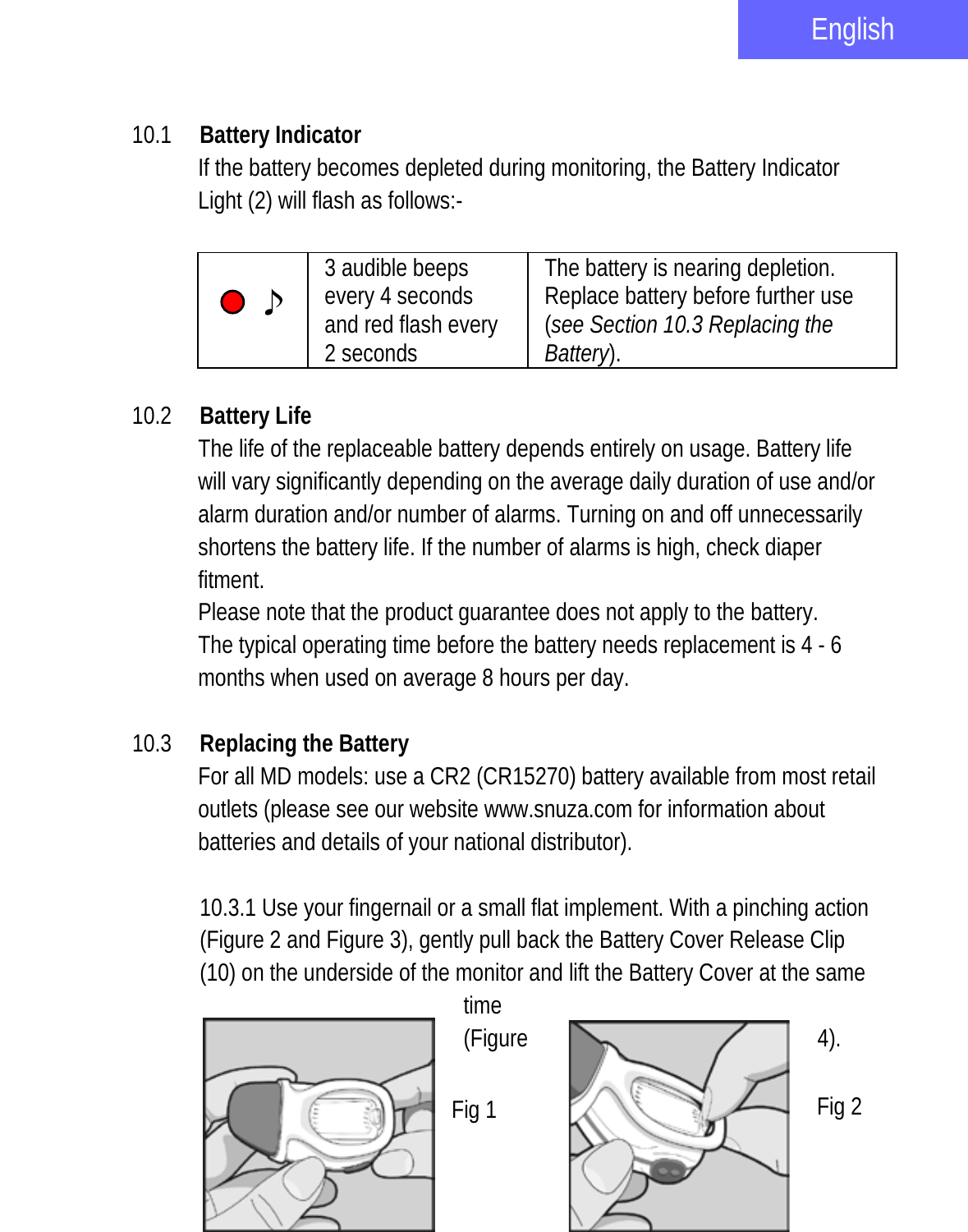

10.3.2 Remove the depleted battery by gently tapping HeroMD on your hand with the battery cover opening towards the ground.

10.3.3 Insert the new battery, negative end first, as shown in Figure 5. Ensure that the polarity is correct (align the positive end '+' of the battery with the '+' symbol in the battery housing, as indicated). Replace the Battery Cover and ensure that it is correctly closed (Figure 6).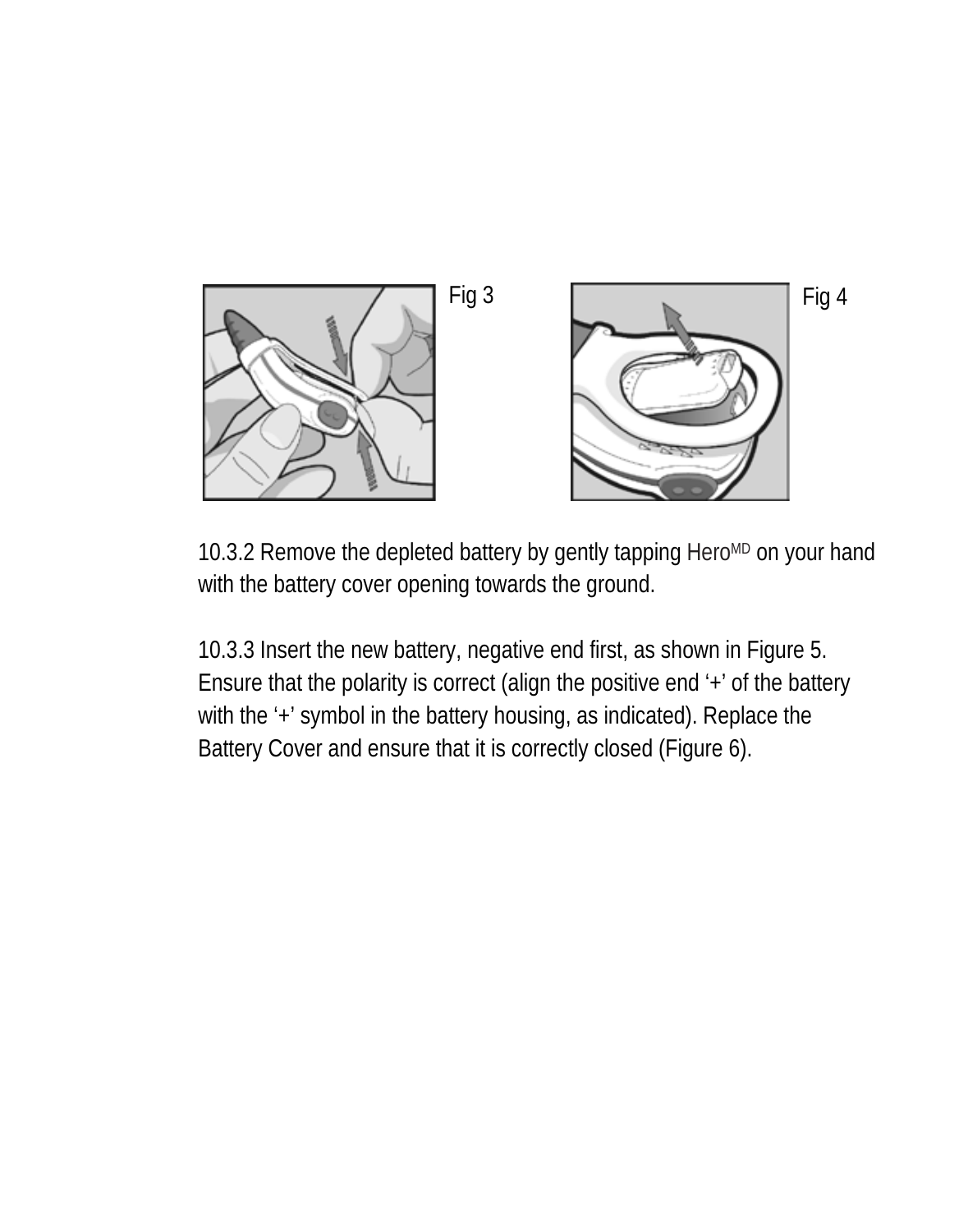

Do not use the monitor without the Battery Cover in place.

10.3.4 Test the unit by switching on and ensuring that the Battery Indicator Light (2) flashes green.

10.3.5 If the unit starts alarming after the battery has been replaced, simply press the ON/OFF and OFF/MODE buttons simultaneously to turn it off.

**NOTE:** Incorrect placement of the battery may result in a safety hazard; please follow the instructions as above.

#### **11. MAINTENANCE**

11.1 **Disposal**

The device, battery and packaging material must be disposed of in accordance with your country's laws governing the disposal and recycling of batteries.

#### 11.2 **Cleaning and Storage**

 Gently wipe with a damp cloth to remove any dirt. A mild soap may be used for stubborn dirt.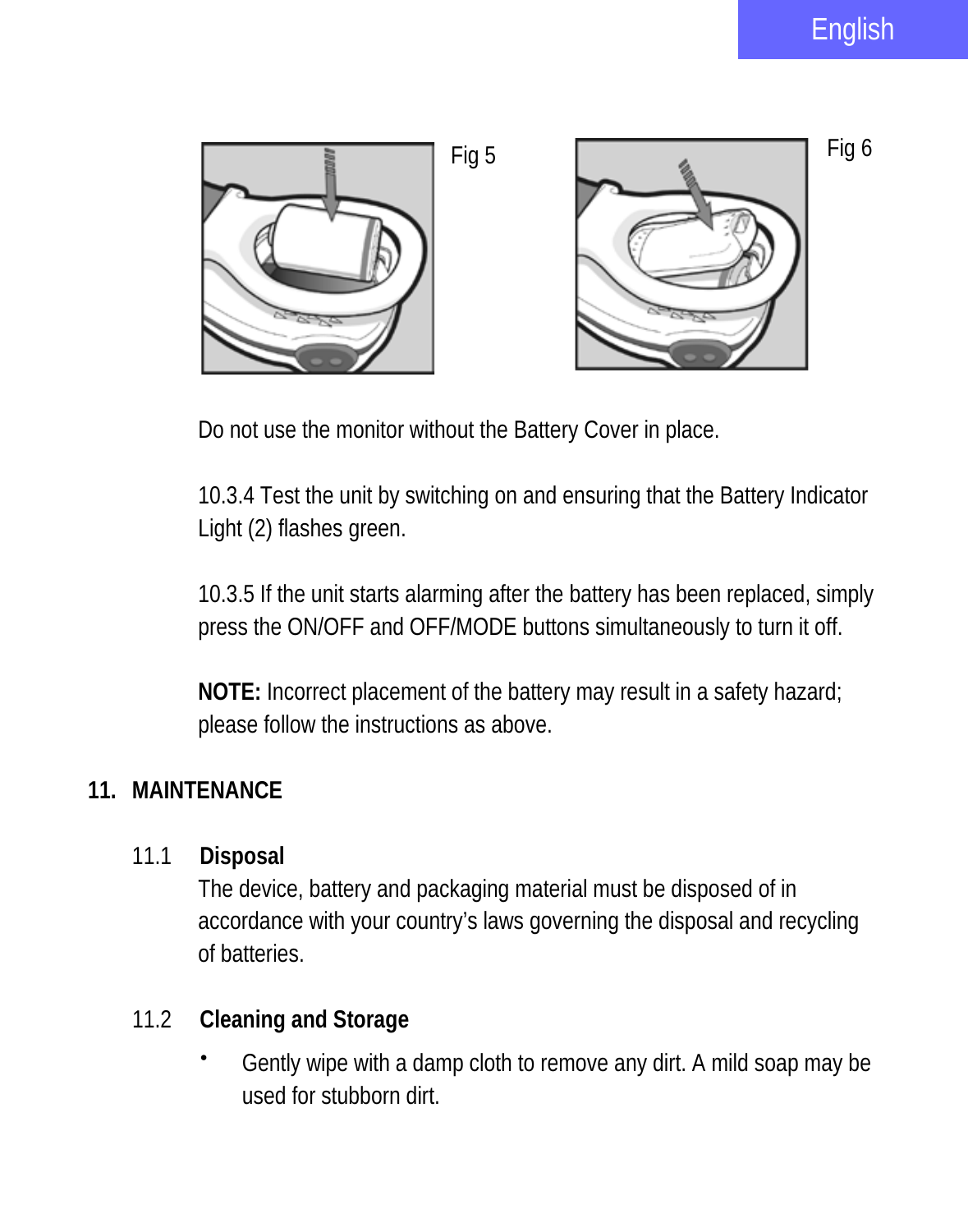- Do not use any other cleaning agents as they may contain damaging chemicals.
- The monitor is splash resistant, not waterproof. Do not immerse in water. If it gets wet, dry it off immediately.
- When changing the battery, dirt that is trapped between the battery replacement hatch and the case may be cleaned with a dry cotton bud once the Battery Cover (9) has been removed. Be sure that the rubber seal is free of dirt before replacing the Battery Cover, as this could compromise the seal.
- \* When not in use, keep your Hero<sup>MD</sup> in its protective case. Do not store in a damp area.

### **12. TROUBLESHOOTING**

- Check incorrect fitment and placing of HeroMD on baby's diaper (*see Section 6 Diaper/Nappy Fitment and Section 7 Fitting your HeroMD*).
- Battery failure. The Battery Indicator Light (2) will show red (*see Section 10.3 Replacing the Battery)*.

Please visit our website www.snuza.comfor further information.

#### **13. DISCLAIMER**

Customers use this monitor at their own risk and Snuza International (Pty) Ltd, its members, employees, agents, contractors, representatives, manufacturers, distributors and associates ("SNUZA") shall not be held liable for any loss, damage or injury suffered by the customer or any other person arising from, or in connection with, the use or manufacture of the monitor, including loss, damage or injury suffered by the customer or any other person as a result of any defects in respect of the monitor, and all warranties, and any other liability from whatsoever cause arising, are hereby excluded and the customer hereby indemnifies Snuza International (Pty) Ltd in respect of any such liability.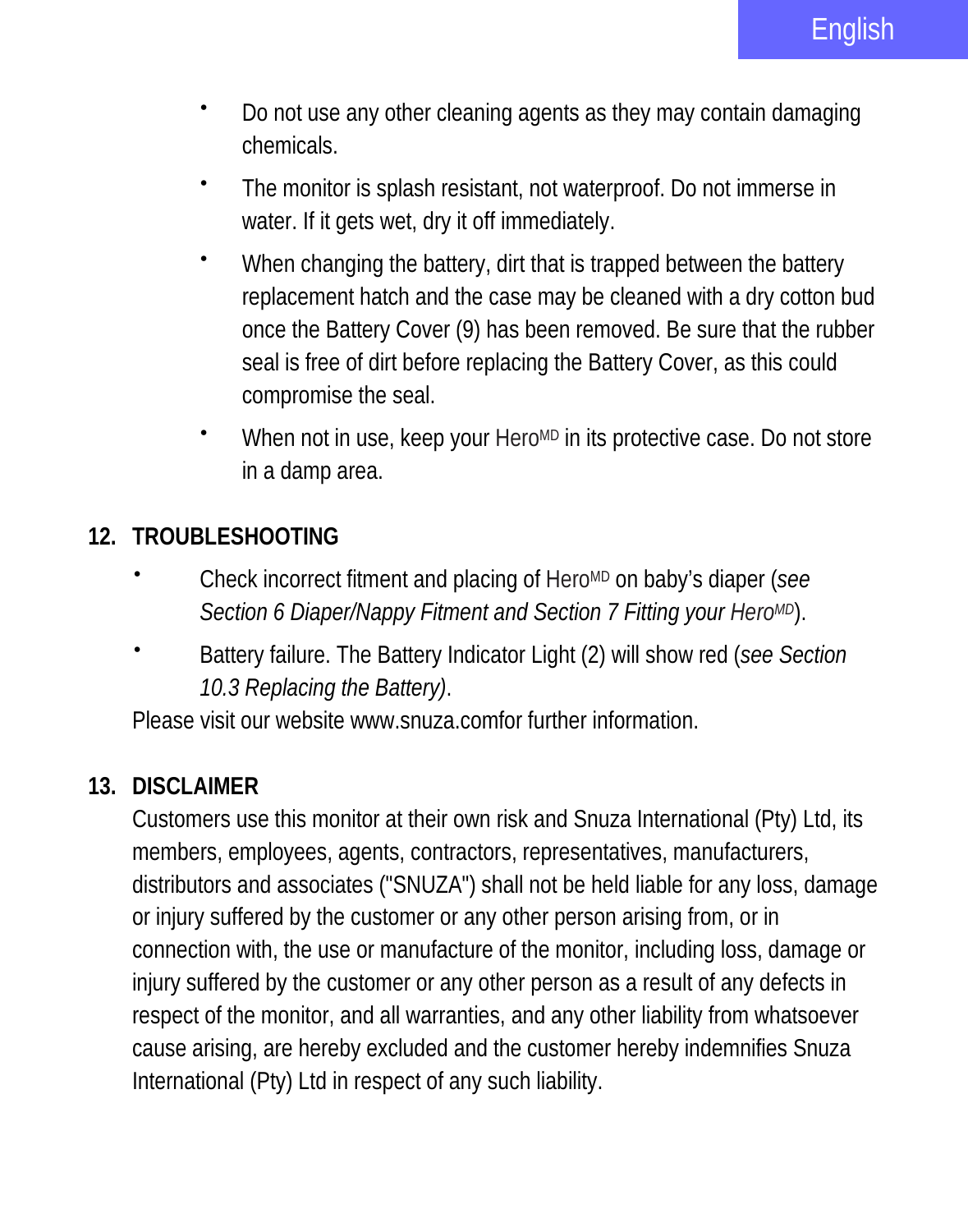#### **14. GUARANTEE**

Snuza International (Pty) Ltd guarantees this product to be free from defects in materials and workmanship for a period of 12 months from the original date of purchase, verified by a sales receipt. Our guarantee liability shall be limited to replacing the unit free of charge and does not include transport costs. Our guarantee extends to all countries in which this product is supplied. By the act of operating this product, the user accepts all resulting liability. We reserve the right to modify the provisions of this guarantee at any time without notice. This guarantee does not cover the battery, incorrect application, tampering, misuse or transport damage.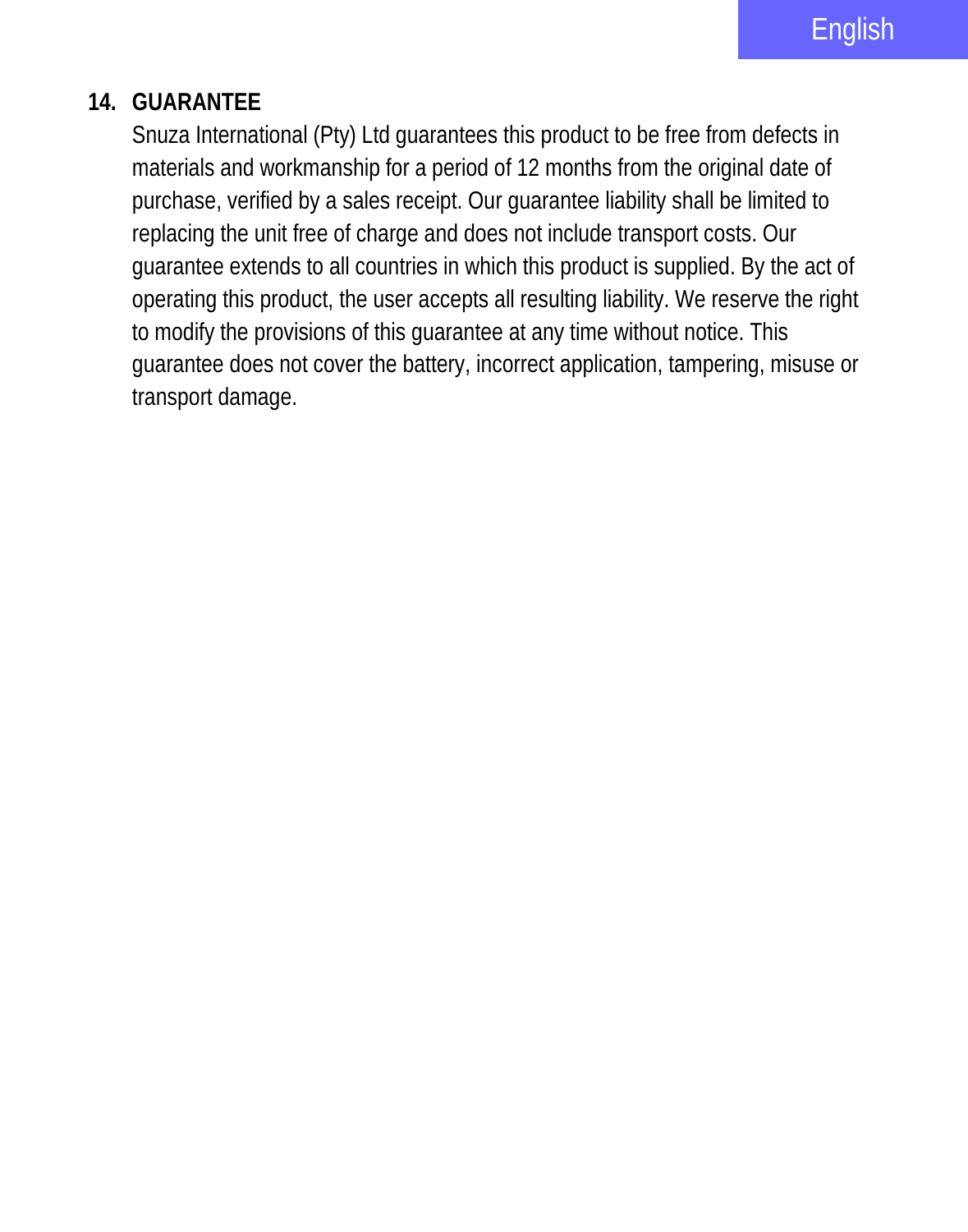# **15. TECHNICAL DESCRIPTION**

| <b>17</b>                                                        | Type BF applied part                                                                                                                                                  |
|------------------------------------------------------------------|-----------------------------------------------------------------------------------------------------------------------------------------------------------------------|
|                                                                  |                                                                                                                                                                       |
| $CE_{0120}$                                                      | CE marking according to Annex II of MDD<br>93/42/EEC                                                                                                                  |
| <b>IP52</b>                                                      | IP52 The enclosure of the monitor is<br>protected against the ingress of dripping<br>water                                                                            |
| SN                                                               | Device Serial Number (the first two<br>numbers indicate the year of<br>manufacture)                                                                                   |
|                                                                  | See the Disposal section for proper<br>disposal of the monitor                                                                                                        |
| Typical service life                                             | Hero <sup>MD</sup> has an expected service life of 2<br>years from the date of manufacture                                                                            |
| <b>Environmental Conditions</b>                                  | Permissible environmental operating<br>conditions:<br>· Temperature: 5 °C TO 40 °C.<br>· Humidity: 15% TO 93%, Non<br>Condensing<br>- Air pressure: 700HPA TO 1060HPA |
| Permissible environmental<br>conditions of transport and storage | · 25 °C without relative humidity control;<br>and                                                                                                                     |